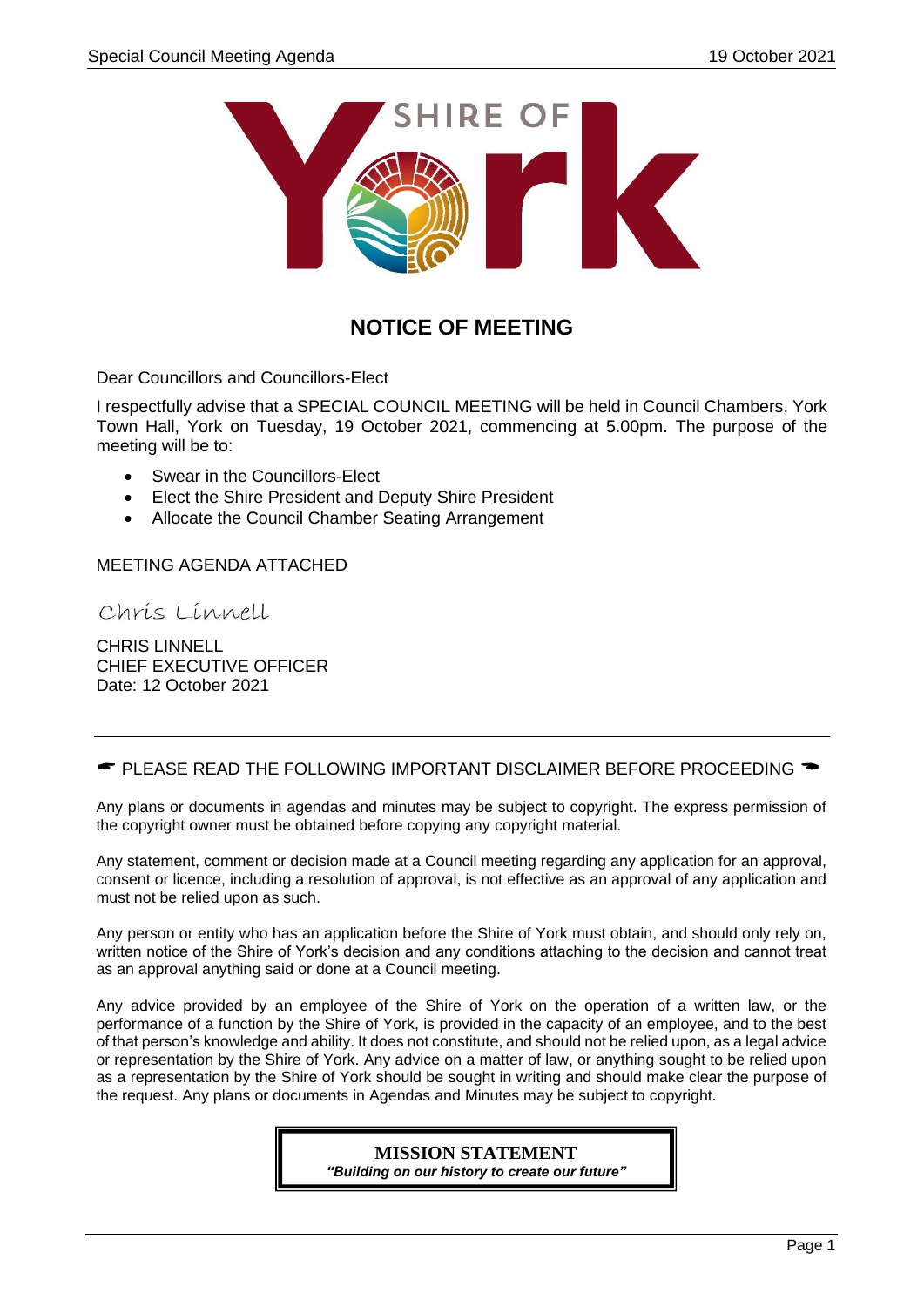## *Local Government Act 1995* **(as amended)**

#### **Part 1 Introductory Matters**

- 1.3. Content and intent
	- (1) This Act provides for a system of local government by
		- (a) providing for the constitution of elected local governments in the State;
		- (b) describing the functions of local governments;
		- (c) providing for the conduct of elections and other polls; and
		- (d) providing a framework for the administration and financial management of local governments and for the scrutiny of their affairs.
	- (2) This Act is intended to result in
		- (a) better decision making by local governments;
		- (b) greater community participation in the decisions and affairs of local governments;
		- (c) greater accountability of local governments to their communities; and
		- (d) more efficient and effective local government.
	- (3) In carrying out its functions a local government is to use its best endeavours to meet the needs of the current and future generations through an integration of environmental protection, social advancement and economic prosperity.

# **Part 2 Constitution of Local Government**

# **Division 2 Local Governments and Councils of Local Governments**

- 2.7 The Role of Council
	- (1) The Council
		- (a) directs and controls the Local Government's affairs; and
		- (b) is responsible for the performance of the Local Government's functions.
	- (2) Without limiting subsection  $(1)$ , the Council is to
		- (a) oversee the allocation of the Local Government's finances and resources; and
		- (b) determine the Local Government's policies.

#### **Meetings generally open to the public**

- **5.1.** (1) Subject to subsection (2), the following are to be open to members of the public
	- (a) all council meetings; and
	- (b) all meetings of any committee to which a local government power or duty has been delegated.
	- (2) If a meeting is being held by a council or by a committee referred to in subsection (1) (b), the council or committee may close to members of the public the meeting, or part of the meeting, if the meeting or the part of the meeting deals with any of the following —
		- (a) a matter affecting an employee or employees;
		- (b) the personal affairs of any person;
		- (c) a contract entered into, or which may be entered into, by the local government and which relates to a matter to be discussed at the meeting;
		- (d) legal advice obtained, or which may be obtained, by the local government and which relates to a matter to be discussed at the meeting;
		- (e) a matter that if disclosed, would reveal
			- (i) a trade secret;
			- (ii) information that has a commercial value to a person; or
			- (iii) information about the business, professional, commercial or financial affairs of a person, where the trade secret or information is held by, or is about, a person other than the local government;
		- (f) a matter that if disclosed, could be reasonably expected to —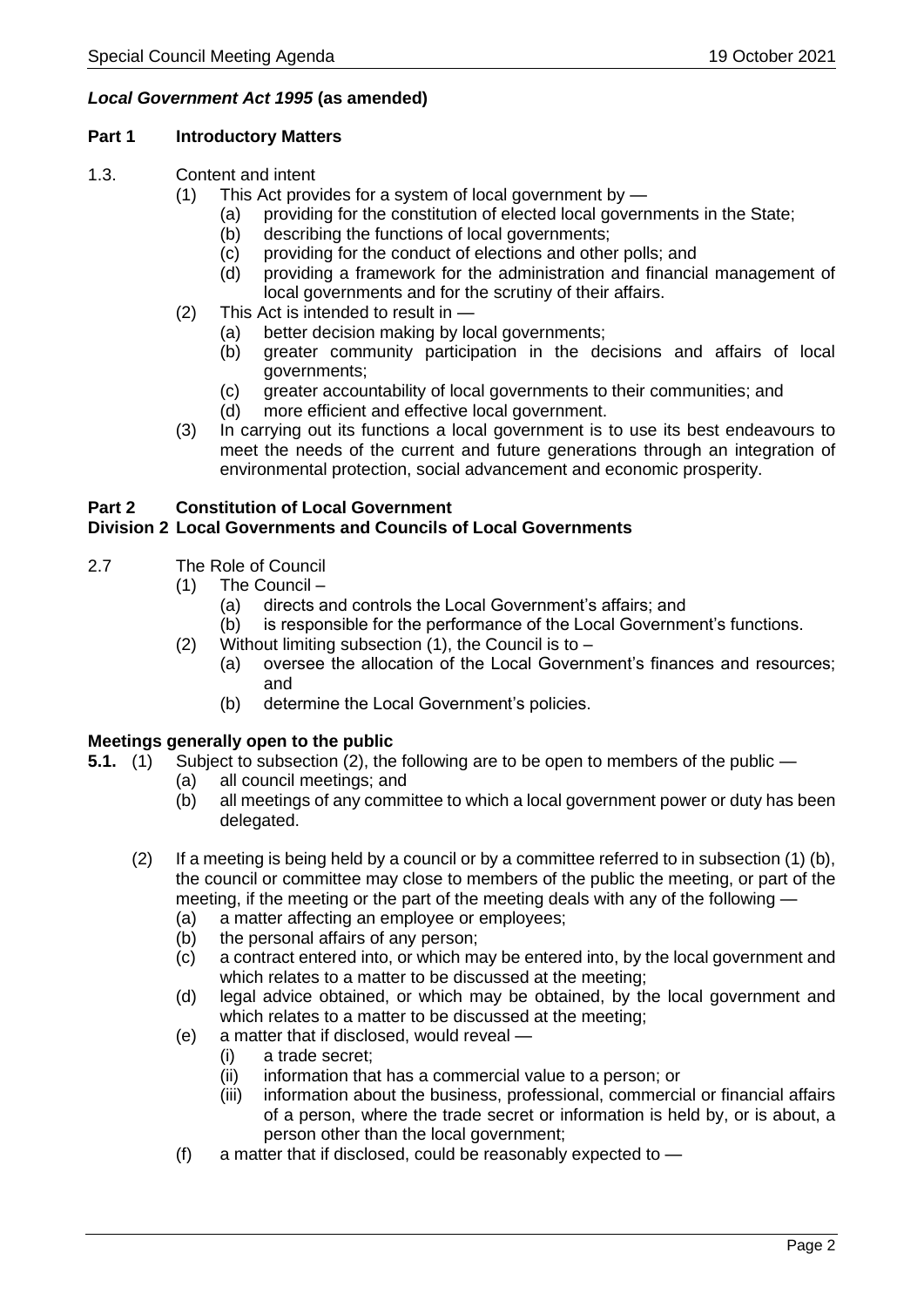- (i) impair the effectiveness of any lawful method or procedure for preventing, detecting, investigating or dealing with any contravention or possible contravention of the law;
- (ii) endanger the security of the local government's property; or
- (iii) prejudice the maintenance or enforcement of a lawful measure for protecting public safety;
- (g) information which is the subject of a direction given under section 23 (1a) of the Parliamentary Commissioner Act 1971; and
- (h) such other matters as may be prescribed.
- (3) A decision to close a meeting or part of a meeting and the reason for the decision are to be recorded in the minutes of the meeting.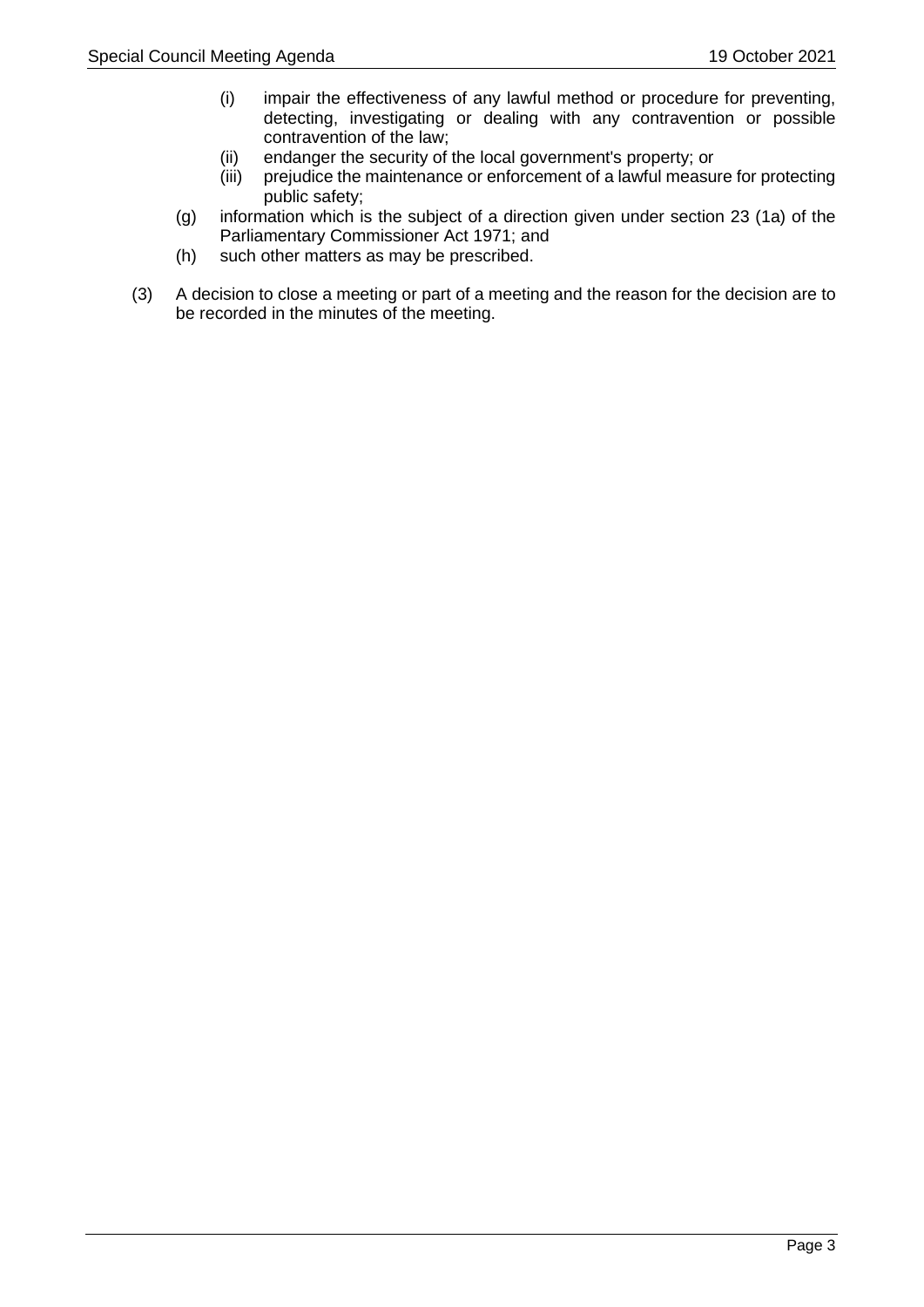

# **G 10 PUBLIC QUESTION TIME**

# **Policy Statement**

1.0 "Public Question Time" will be limited to 15 minutes\*. The Council may exercise a discretion to extend the time by resolution if required. If there are questions remaining unasked at the expiration of the time allotted members of the public will be asked to submit their questions in writing to the Chief Executive Officer who will provide a written reply with the response placed in the Agenda of the next Ordinary Meeting of the Council.

*\* A minimum of 15 minutes is provided by Regulation 6(1) of the Local Government (Administration) Regulations 1996 (S.5.24 of the Local Government Act 1995)*

- 2.0 Questions may be asked at the Ordinary Council Meeting and any Committee meeting on any matter affecting the Council and the Shire's operations. Questions submitted to Special Meetings of the Council will be restricted to the subject matter of the meeting.
- 3.0 Each questioner will be limited to two (2) questions. Statements or long preamble are not permitted.
- 4.0 People wishing to ask questions will be encouraged to put their questions in writing or in a prescribed form and submit them to the Chief Executive Officer prior to 10 am on the day of the meeting. This allows for an informed response to be given at the meeting. Oral questions are permitted.
- 5.0 Priority will be given to questions about matters on the agenda for the meeting and which are submitted in accordance with 4.0 above.
- 6.0 Every person who wishes to ask a question must identify themselves and register with a Council Officer immediately prior to the meeting. Subject to 5.0 above questions will be taken in the order in which people register.
- 7.0 Questions containing offensive remarks, reference to the personal affairs or actions of Elected Members or staff, or which relate to confidential matters or legal action will not be accepted. Questions that the Presiding Member considers have been answered by earlier questions at the meeting or earlier meetings may not be accepted.
- 8.0 On receipt of a question the Presiding Member may answer the question or direct it to the Chief Executive Officer to answer. If the question is of a technical nature the Chief Executive Officer may direct the question to a senior technical officer present. If the question requires research it will be taken on notice.
- 9.0 There will be no debate on the answers to questions.
- 10.0 A summary of the question and the answer will be recorded in the minutes of the Council meeting at which the question was asked.
- 11.0 Public Question Time guidelines incorporating this policy are being prepared and will include information on the other methods of enquiry that are available to members of the public to obtain information from the Shire.

Adopted 21 October 2013 Amended 17 September 2015 Amended 23 November 2015 Reviewed 24 October 2016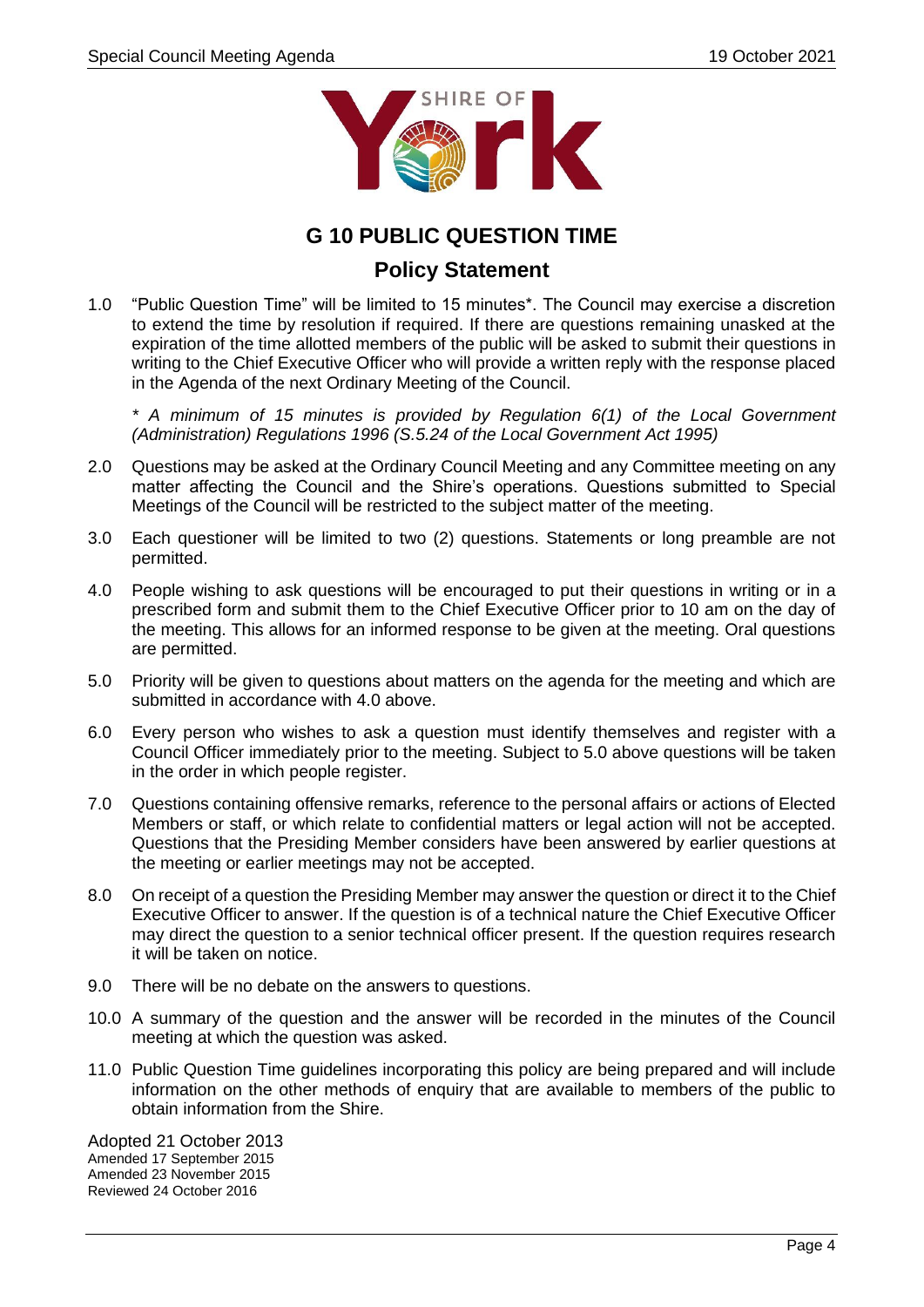# PUBLIC QUESTION TIME PROFORMA

**CONTINUED** 

# Question(s)

| Please ensure that your question complies with the Public Question Time Policy<br>Statement as published in the Council Agenda and stated as per the attached |                                                                                                                                                |  |  |
|---------------------------------------------------------------------------------------------------------------------------------------------------------------|------------------------------------------------------------------------------------------------------------------------------------------------|--|--|
| Name:                                                                                                                                                         | <u> 1980 - Johann Barbara, martxa alemaniar argumento este alemaniar alemaniar alemaniar alemaniar alemaniar al</u>                            |  |  |
| <b>Residential Address:</b>                                                                                                                                   | (Required if written response requested)                                                                                                       |  |  |
| <b>Organization Name:</b><br>(If presenting on behalf of)                                                                                                     |                                                                                                                                                |  |  |
| <b>Council</b>                                                                                                                                                | Item No. Referred To:<br>Meeting Date: _______________________                                                                                 |  |  |
|                                                                                                                                                               | Write your question(s) as clearly and concisely as possible - lengthy questions may be paraphrased.                                            |  |  |
| Note:                                                                                                                                                         | To provide equal opportunity for all in attendance to ask questions, a limit of two<br>(2) questions at a time from any one person is imposed. |  |  |
|                                                                                                                                                               |                                                                                                                                                |  |  |
|                                                                                                                                                               |                                                                                                                                                |  |  |
|                                                                                                                                                               |                                                                                                                                                |  |  |
|                                                                                                                                                               |                                                                                                                                                |  |  |
|                                                                                                                                                               |                                                                                                                                                |  |  |
|                                                                                                                                                               |                                                                                                                                                |  |  |
|                                                                                                                                                               |                                                                                                                                                |  |  |
|                                                                                                                                                               |                                                                                                                                                |  |  |
|                                                                                                                                                               |                                                                                                                                                |  |  |
|                                                                                                                                                               |                                                                                                                                                |  |  |
|                                                                                                                                                               |                                                                                                                                                |  |  |
|                                                                                                                                                               |                                                                                                                                                |  |  |
|                                                                                                                                                               |                                                                                                                                                |  |  |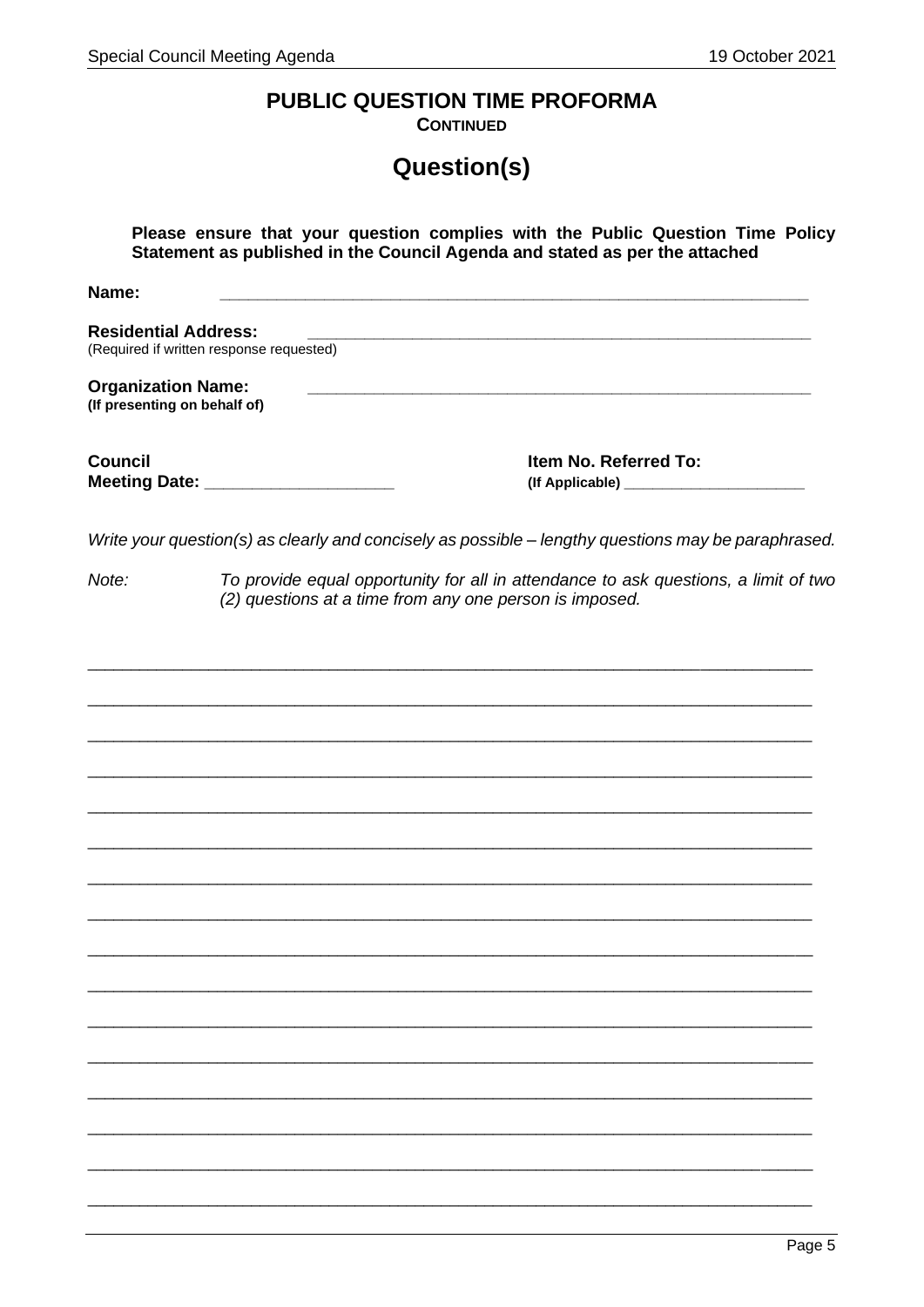| <b>OFFICE USE ONLY</b> |          |
|------------------------|----------|
|                        | Item No: |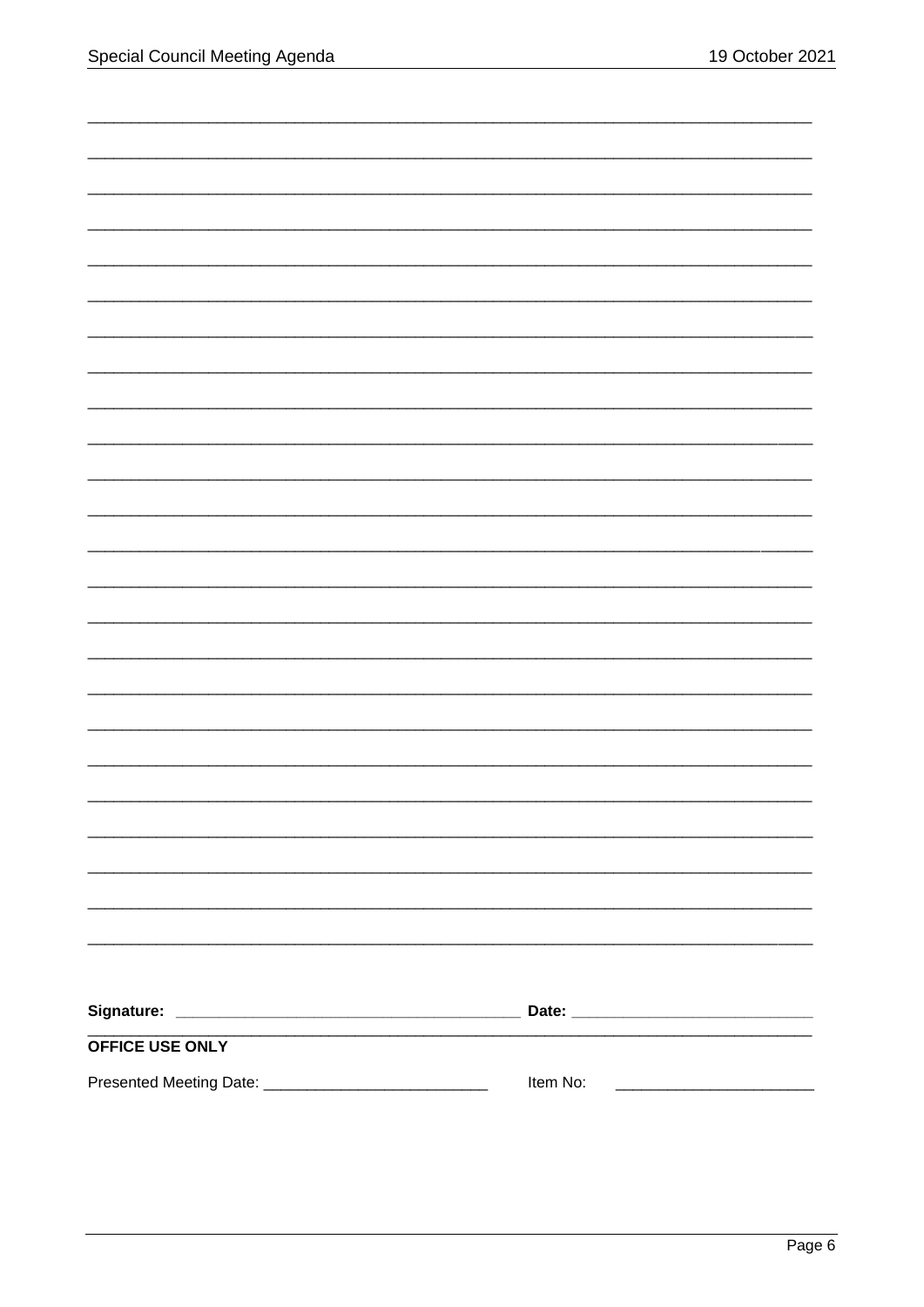# **Order Of Business**

| 1            |     |  |  |
|--------------|-----|--|--|
|              | 1.1 |  |  |
|              | 1.2 |  |  |
|              | 1.3 |  |  |
|              | 1.4 |  |  |
|              | 1.5 |  |  |
|              | 1.6 |  |  |
|              | 1.7 |  |  |
|              | 1.8 |  |  |
| $\mathbf{2}$ |     |  |  |
|              | 2.1 |  |  |
|              | 2.2 |  |  |
|              | 2.3 |  |  |
|              | 2.4 |  |  |
|              | 2.5 |  |  |
| 3            |     |  |  |
| 4            |     |  |  |
| 5            |     |  |  |
| 6            |     |  |  |
|              | 6.1 |  |  |
|              | 6.2 |  |  |
| 7            |     |  |  |
| 8            |     |  |  |
| 9            |     |  |  |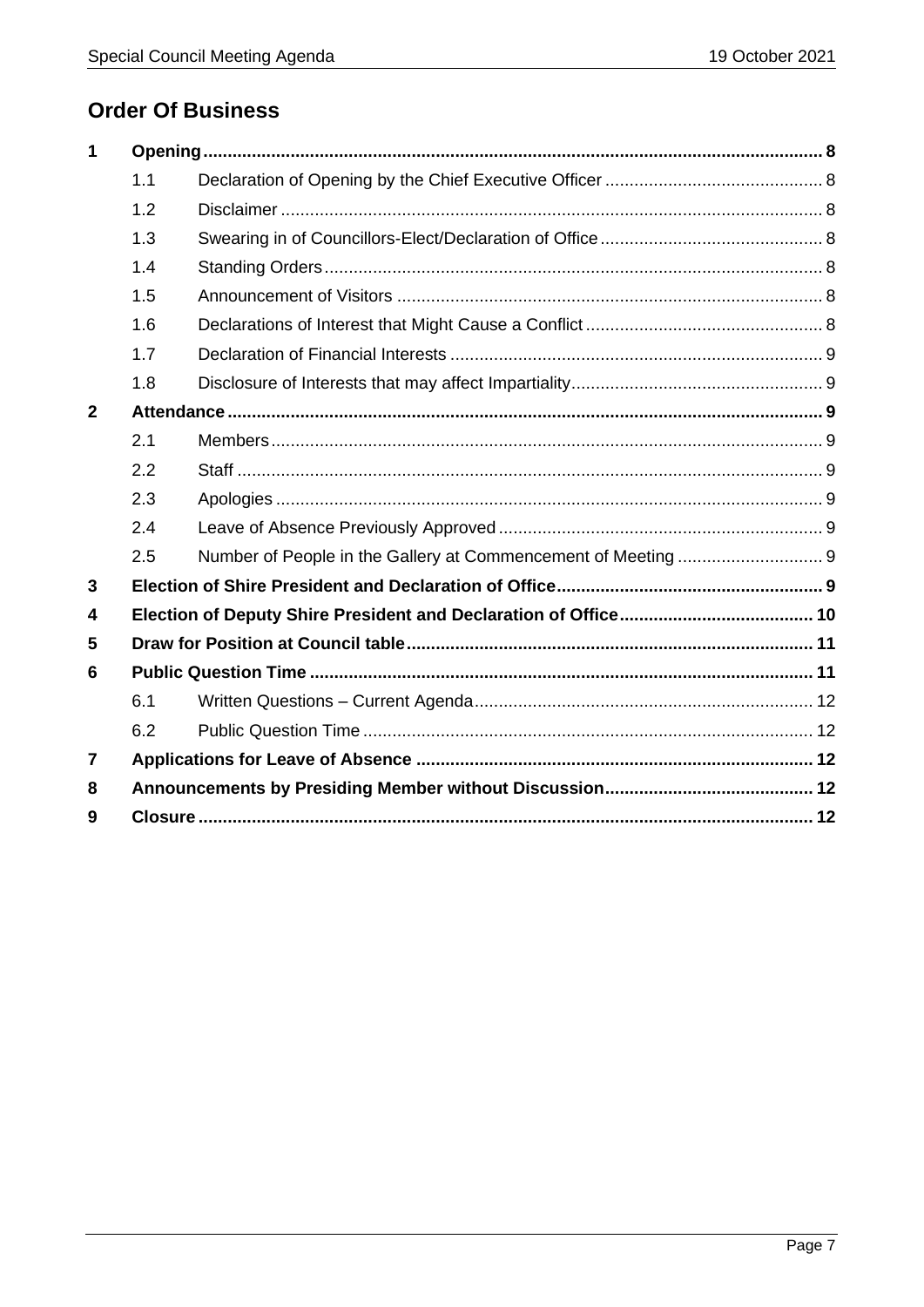#### 1 Opening

1.1 Declaration of Opening by the Chief Executive Officer

In accordance with Clause 3 of Schedule 2.3 of the *Local Government Act 1995* the Chief Executive Officer is to preside at the meeting until the office of President is filled.

1.2 Disclaimer

The Chief Executive Officer advises the following:

*"The York Shire Council acknowledges the traditional owners of the land on which this meeting will be held.*

*This meeting is being recorded on a digital audio device to assist with minute taking purposes. The public is reminded that in accordance with Section 6.16 of the Shire of York Local Government (Council Meetings) Local Law 2016 that nobody shall use any visual or vocal recording device or instrument to record the proceedings of Council without the written permission of the presiding member.*

*I wish to draw attention to the Disclaimer Notice contained within the agenda document and advise members of the public that any decisions made at the meeting today, can be revoked, pursuant to the Local Government Act 1995.*

*Therefore members of the public should not rely on any decisions until formal notification in writing by Council has been received. Any plans or documents in agendas and minutes may be subject to copyright. The express permission of the copyright owner must be obtained before copying any copyright material."*

#### 1.3 Swearing in of Councillors-Elect/Declaration of Office

All Councillors-Elect are required to undertake a Declaration to Office in accordance with Section 2.29 of the *Local Government Act 1995,* Section 13 of the *Local Government (Constitution) Regulations 1998* and the *Oaths, Affidavits and Statutory Declarations Act 2005* before acting in the office.

The Chief Executive Officer will invite Mr Gordon Marwick JP, Freeman of the Shire of York to perform the Swearing In Ceremony for the Councillors-Elect and witness the Declaration of Office.

Councillors-Elect are welcome to invite family and friends to attend the meeting to witness the Swearing In Ceremony.

1.4 Standing Orders

*Nil*

1.5 Announcement of Visitors

*Mr Gordon Marwick JP, Freeman of the Shire of York*

#### 1.6 Declarations of Interest that Might Cause a Conflict

Councillors/Staff are reminded of the requirements of s5.65 of the Local Government Act 1995, to disclose any interest during the meeting when the matter is discussed and also of the requirement to disclose an interest affecting impartiality under the Shire of York's Code of Conduct.

| <b>Name</b> | <b>Item No &amp; Title</b> | <b>Nature of Interest</b><br>(and extent, where appropriate) |
|-------------|----------------------------|--------------------------------------------------------------|
|             |                            |                                                              |
|             |                            |                                                              |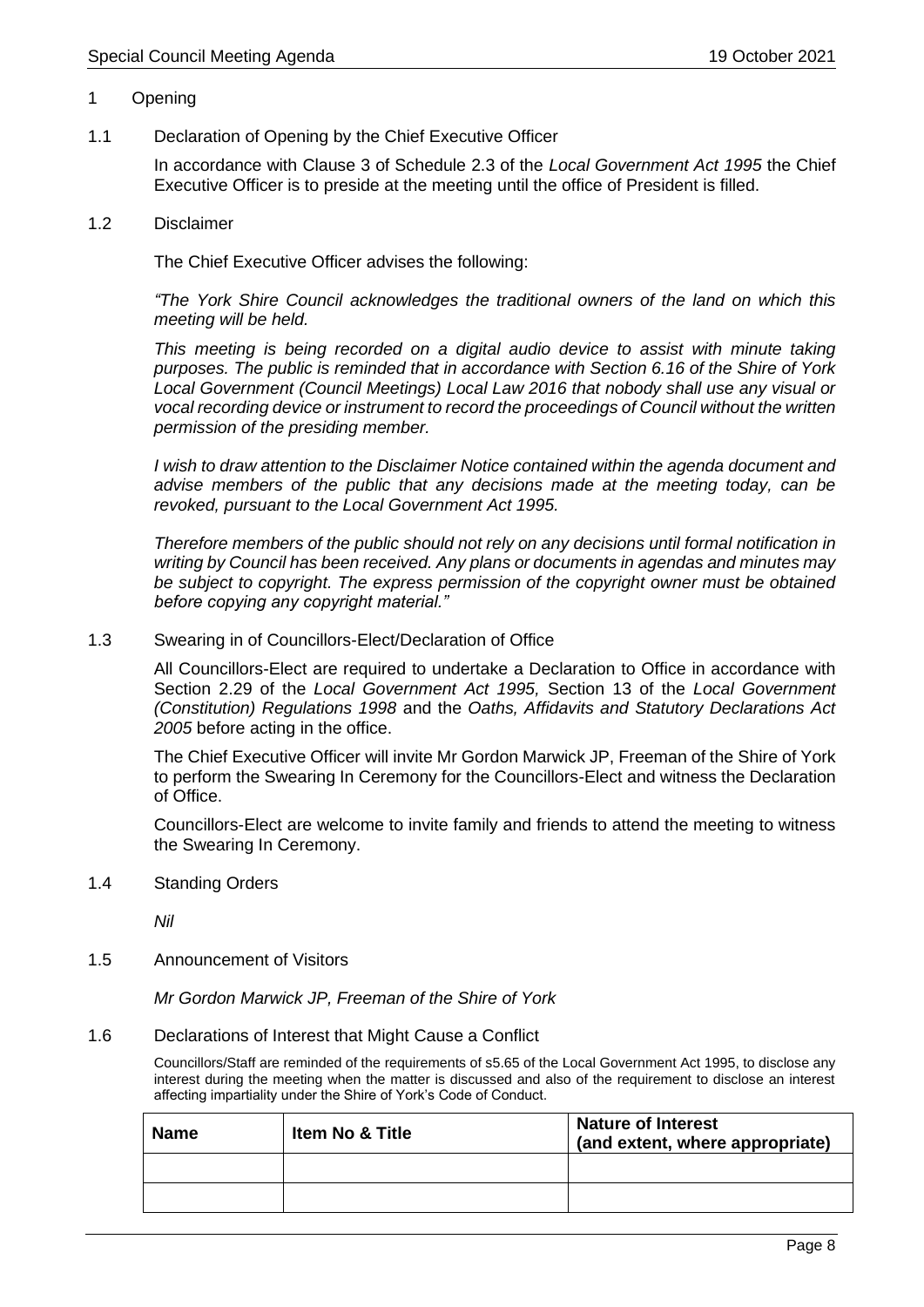#### 1.7 Declaration of Financial Interests

A declaration under this section requires that the nature of the interest must be disclosed. Consequently a member who has made a declaration must not preside, participate in, or be present during any discussion or decision making procedure relating to the matter the subject of the declaration.

Other members may allow participation of the declarant if the member further discloses the extent of the interest and the other members decide that the interest is trivial or insignificant or is common to a significant number of electors or ratepayers.

| <b>Name</b> | <b>Item No &amp; Title</b> | <b>Nature of Interest</b><br>(and extent, where appropriate) |
|-------------|----------------------------|--------------------------------------------------------------|
|             |                            |                                                              |
|             |                            |                                                              |
|             |                            |                                                              |

#### 1.8 Disclosure of Interests that may affect Impartiality

Councillors and staff are required (Code of Conduct), in addition to declaring any financial interest, to declare any interest that might cause a conflict. The member/employee is also encouraged to disclose the nature of the interest. The member/employee must consider the nature and extent of the interest and whether it will affect their impartiality. If the member/employee declares that their impartiality will not be affected then they may participate in the decision making process.

| <b>Name</b> | Item No & Title | <b>Nature of Interest</b><br>(and extent, where appropriate) |
|-------------|-----------------|--------------------------------------------------------------|
|             |                 |                                                              |
|             |                 |                                                              |
|             |                 |                                                              |

## **2 ATTENDANCE**

- 2.1 Members
- 2.2 Staff
- 2.3 Apologies
- 2.4 Leave of Absence Previously Approved

*Nil*

2.5 Number of People in the Gallery at Commencement of Meeting

#### **3 ELECTION OF SHIRE PRESIDENT AND DECLARATION OF OFFICE**

The Chief Executive Officer will call for nominations for the position of President of the Council for the ensuing two (2) years and the election will be undertaken.

Schedule 2.3 provides the legislative framework for how the position of President is filled by Council:

- 1. Council is to elect a Councillor to fill the office.
- 2. The election is to be conducted by the Chief Executive Officer in accordance with the procedure prescribed.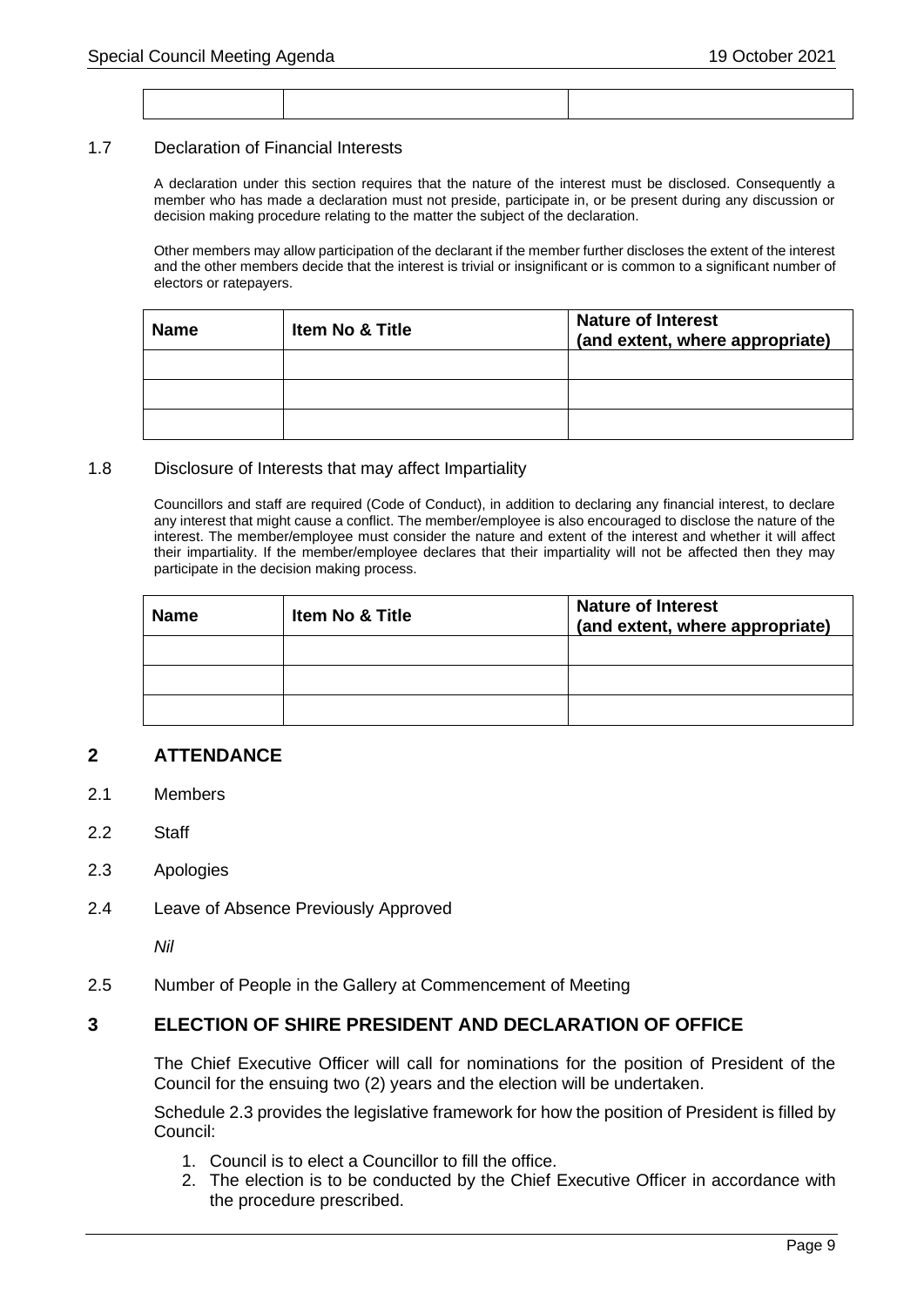- 3. Nominations for the office are to be given to the Chief Executive Officer in writing before the meeting or during the meeting before the close of nominations.
- 4. Nominations close at the meeting at a time announced by the Chief Executive Officer, which is to be a sufficient time after the announcement by the Chief Executive Officer that nominations are about to close to allow for any nominations made to be dealt with.
- 5. If a Councillor is nominated by another Councillor the Chief Executive Officer is not to accept the nomination unless the nominee has advised the Chief Executive Officer, orally or in writing, that he or she is willing to be nominated for the office.
- 6. The Councillors are to vote on the matter by secret ballot as if they were electors voting at an election.
- 7. The votes cast are to be counted and the successful candidate determined in accordance with Schedule 4.1 (which deals with determining the result of an election) of the *Local Government Act 1995* as if those votes were votes cast at an election.
- 8. As soon as is practicable after the result of the election is known, the Chief Executive Officer is to declare and give notice of the result in accordance with Regulations, if any.

On receiving nominations and undertaking the election process the newly Elected Shire President will be required to be declared into office in accordance with the *Local Government Act 1995* and *Local Government (Constitution) Regulations 1998*.

Mr Gordon Marwick JP, Freeman of the Shire of York will perform the Swearing In Ceremony and witness the Declaration of Office.

At the conclusion of electing the Shire President, the President will 'take the chair'.

## **4 ELECTION OF DEPUTY SHIRE PRESIDENT AND DECLARATION OF OFFICE**

The Shire President will call for nominations for the position of Deputy Shire President of the Council for the ensuing two (2) years and the election will be undertaken.

Schedule 2.3 provides the legislative framework for how the position of Deputy Shire President is filled by Council:

- 1. Council is to elect a Councillor to fill the office.
- 2. The election is to be conducted by the Chief Executive Officer in accordance with the procedure prescribed.
- 3. Nominations for the office are to be given to the Chief Executive Officer in writing before the meeting or during the meeting before the close of nominations.
- 4. Nominations close at the meeting at a time announced by the Chief Executive Officer, which is to be a sufficient time after the announcement by the Chief Executive Officer that nominations are about to close to allow for any nominations made to be dealt with.
- 5. If a Councillor is nominated by another Councillor the Chief Executive Officer is not to accept the nomination unless the nominee has advised the Chief Executive Officer, orally or in writing, that he or she is willing to be nominated for the office.
- 6. The Councillors are to vote on the matter by secret ballot as if they were electors voting at an election.
- 7. The votes cast are to be counted and the successful candidate determined in accordance with Schedule 4.1 (which deals with determining the result of an election) of the *Local Government Act 1995* as if those votes were votes cast at an election.
- 8. As soon as is practicable after the result of the election is known, the Chief Executive Officer is to declare and give notice of the result in accordance with Regulations, if any.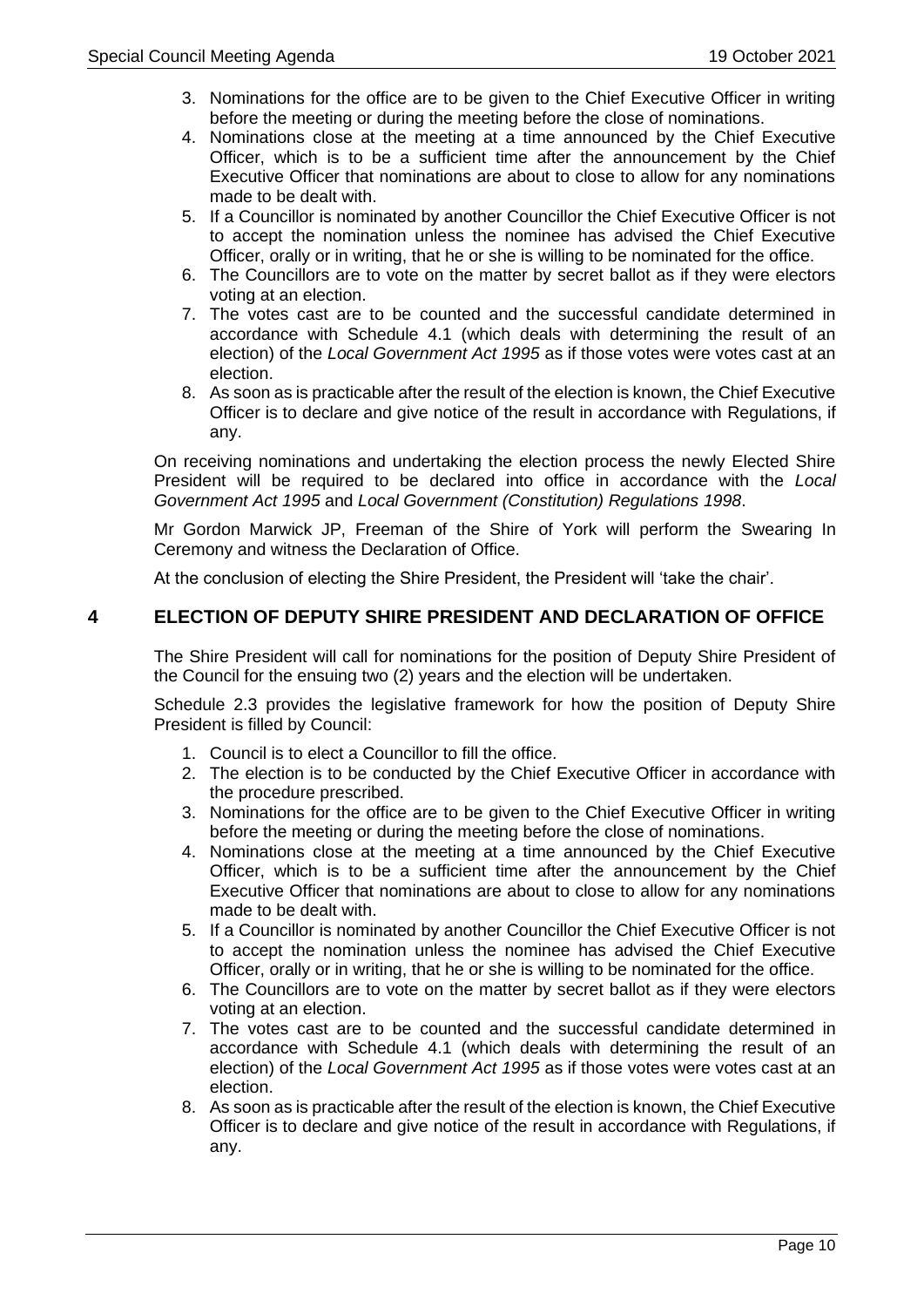On receiving nominations and undertaking the election process the newly Elected Deputy Shire President will be required to be declared into office in accordance with the *Local Government Act 1995* and *Local Government (Constitution) Regulations 1998*.

Mr Gordon Marwick JP, Freeman of the Shire of York will perform the Swearing In Ceremony and witness the Declaration of Office.

At the conclusion of electing the Deputy Shire President, the Deputy Shire President will 'assume their chair'.

## **5 DRAW FOR POSITION AT COUNCIL TABLE**

Clause 8.1 of the Shire's *Local Government (Council Meetings) Local Law 2016* states:

#### *"Members to be in their proper places*

- *(1) At the first meeting held after each election day, the CEO is to allot, alphabetically, a position at the Council table to each member.*
- *(2) Each member is to occupy his or her allotted position at each Council meeting."*

As such, a draw will be conducted for each position at the Council table.

## **6 PUBLIC QUESTION TIME**

Public Question Time is conducted in accordance with the *Local Government Act 1995* and Regulations. In addition to this the Shire's *Local Government (Council Meetings) Local Law 2016* states:

#### **6.7 Other procedures for question time for the public**

- (1) A member of the public who wishes to ask a question during question time must identify themselves and register with a Council Officer immediately prior to the meeting.
- (2) A question may be taken on notice by the Council for later response.
- (3) When a question is taken on notice the Chief Executive Officer is to ensure that—
	- (a) a response is given to the member of the public in writing; and
	- (b) a summary of the response is included in the agenda of the next meeting of the Council.
- (4) Where a question relating to a matter in which a relevant person has an interest is directed to the relevant person, the relevant person is to—
	- (a) declare that he or she has an interest in the matter; and
	- (b) allow another person to respond to the question.
- (5) Each member of the public with a question is entitled to ask up to 2 questions before other members of the public will be invited to ask their questions.
- (6) Where a member of the public provides written questions then the Presiding Member may elect for the questions to be responded to as normal business correspondence.
- (7) The Presiding Member may decide that a public question shall not be responded to where—
	- (a) the same or similar question was asked at a previous meeting, a response was provided and the member of the public is directed to the minutes of the meeting at which the response was provided;
	- (b) the member of the public uses public question time to make a statement, provided that the Presiding Member has taken all reasonable steps to assist the member of the public to phrase the statement as a question; or